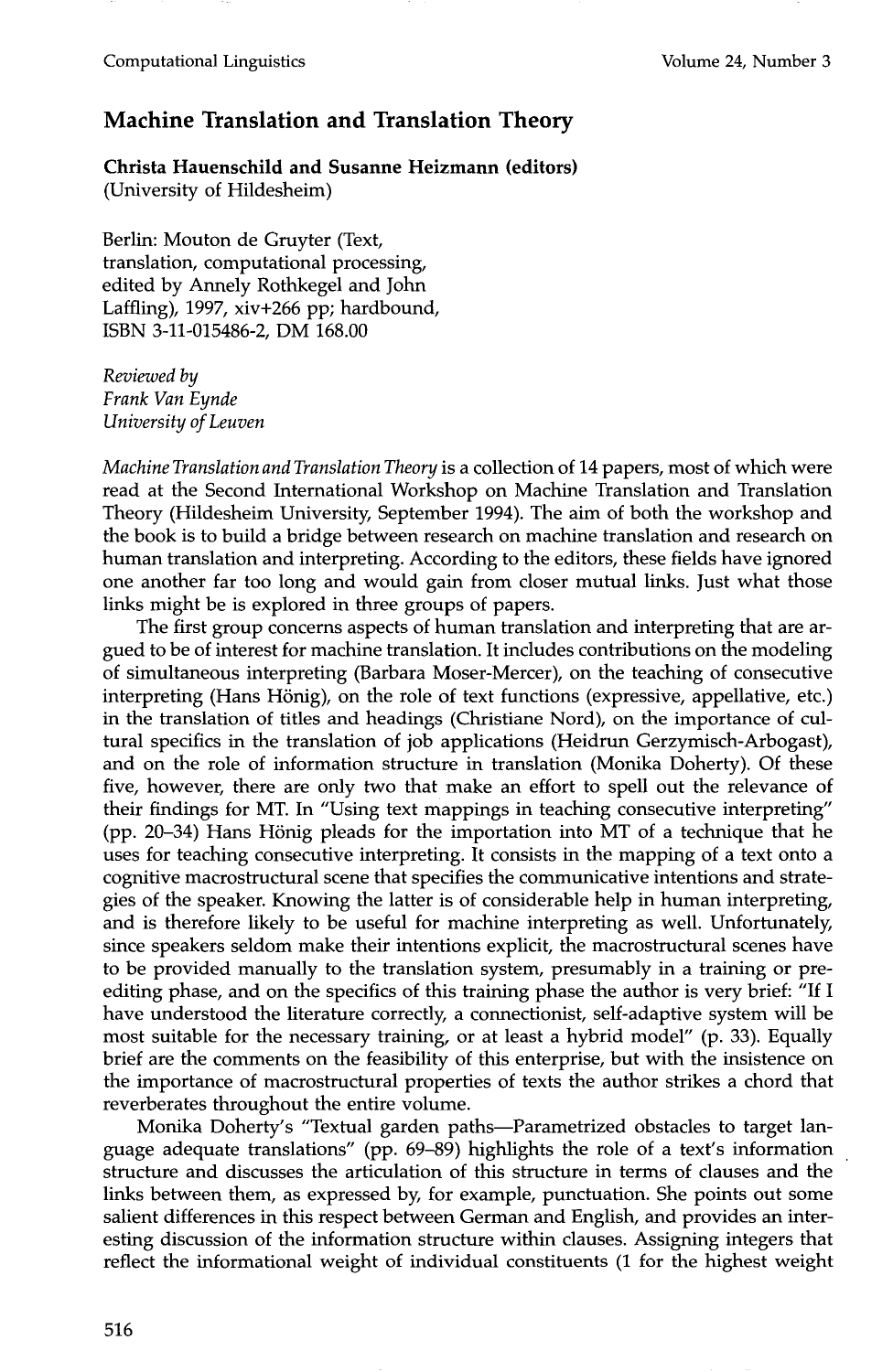and 3 for the lowest), the author argues that the most natural translation of English verb-second structures, as in  $S(3)V(1)$ Adjunct(2), into German verb-final structures is not S(3)Adj(2)V(1), but rather Adj(2)S(3)V(1): "The preferred version is the structurally more 'balanced' translation version which places the lowest value between the higher ones" (p. 79). The proposal lacks formal precision and generality, but it provides an interesting illustration of how focus theories might be exploited in MT.

The second group of papers consists of studies of human translation that are oriented towards MT. Three of them report on work that was carried out in the framework of Verbmobil, a German project that aims at the development of a speech-to-speech translation system for appointment-scheduling dialogues from German and Japanese into English; see Wahlster (1993) and Kay, Gawron, and Norvig (1994). An important property of the interpreting in Verbmobil is that it is consecutive: the automatic interpreter waits for the first speaker to finish an utterance, then translates it (via English) into the other speaker's language, and only then does the latter take his or her turn: Simulating this scenario in human face-to-face translation, Birgit Apfelbaum and Cecilia Wadensjö draw attention to the fact that the role of the interpreter in such a setting is much more active than one might expect: interpreters do not just translate what they hear, but often coordinate the conversation and sometimes even initiate an exchange with one of the speakers, for instance, for clarification. This claim is substantiated with detailed empirical evidence, but what it implies for MT is not spelled out.

Somewhat more informative in this respect are the two studies described in the paper by Birte Prahl and Susanne Petzolt. The first study concerns the translation of a text that is not fully comprehensible, due to the absence of a situational context. Comparing the ways in which expert translators and translation students deal with such texts, the authors argue that the only sensible strategy is to preserve the degree of ambiguity of the SL text, as the experts do, and to resist the temptation to make the TL text more informative or less ambiguous than the original, as less-experienced translators tend to do.

The second study concerns the translation of utterances in typical Verbmobil scenarios. In that case, the SL text may be equally underspecified and ambiguous, but given the conventions of appointment-scheduling dialogues, the missing information can and should be inferred from what the authors call "standard assumptions" or "defaults." They also discuss the factors that should be taken into account when choosing an ambiguity-preserving or an ambiguity-resolving strategy, but provide no detail as to how the latter could be achieved.

The third contribution in this series concerns the automatic interpeting of dialogue acts. Its author, Susanne Jekat, claims that—for the purpose of translating appointmentscheduling dialogues—translational equivalence consists of two parts, i.e., the discourse referents that are directly related to the purpose of the dialogue (dates and hours of the day) and the dialogue acts that are realized by the consecutive turns in the dialogue, such as greeting, proposal of a date, rejection of a date, confirmation, etc. The text convincingly demonstrates the importance of the latter, but is rather vague on the issue of what the relevant dialogue acts are and especially on how they can be identified.

Besides the Verbmobil contributions, the second group includes two papers on lexical mismatches between languages. In "Compensation" (pp. 157-173), Louis des Tombe discusses, among others, the relation between the English *cousin,* which is sex-neutral, and the French *cousin/cousine*, which is invariably sex-specific. Such mismatches lead to translation problems whose solution cannot easily be cast in the mold of a strictly compositional treatment. As an alternative, the author proposes a treat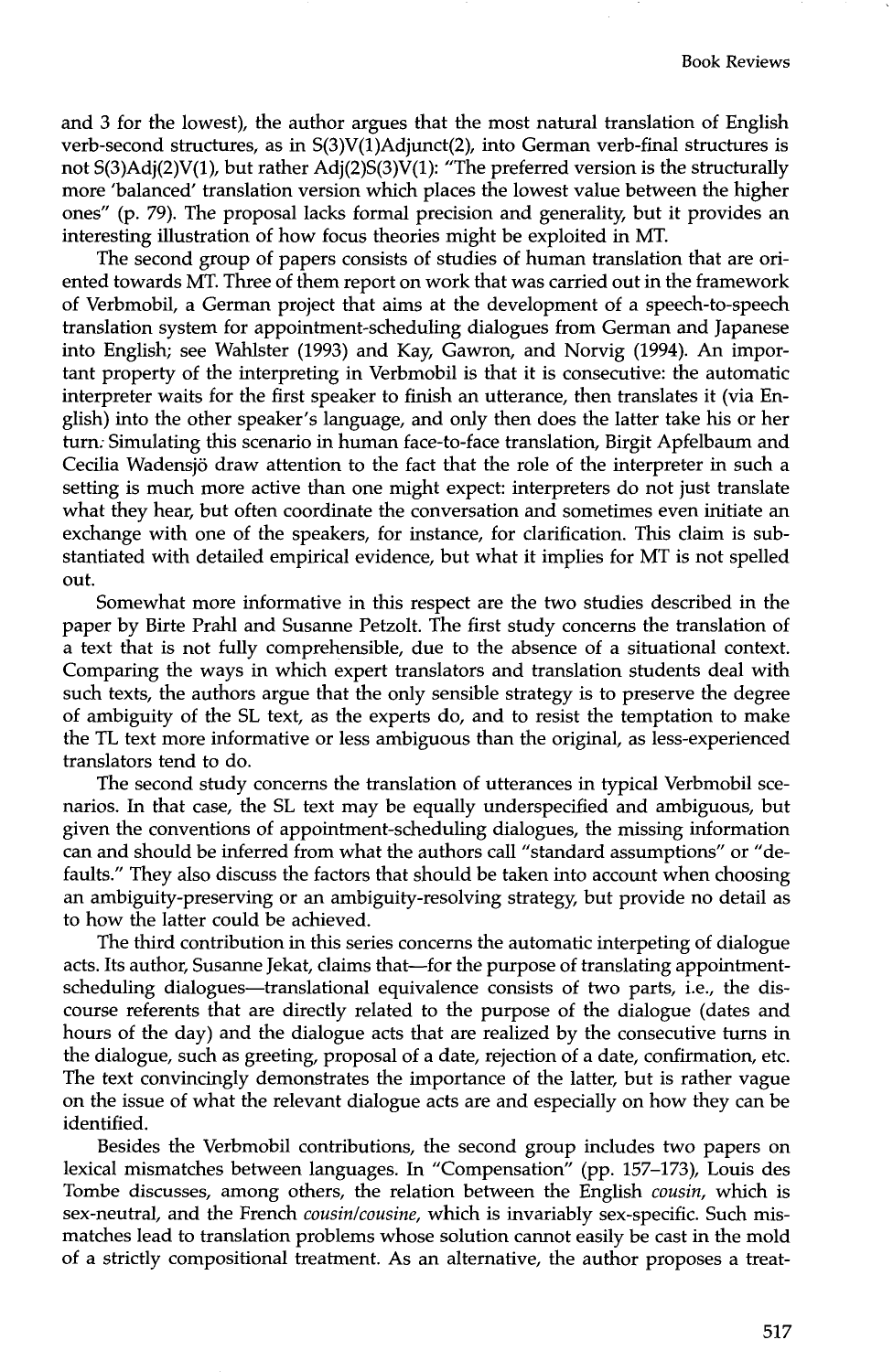ment that involves the computation of differences in meaning between the imperfectly matching elements and the consistent use of the most specific terms, as long as they are not incompatible with the information in the rest of the text.

In "Interlingual strategies in translation" (pp. 175-190), Peter Pause discusses the lexical mismatches that result from the fact that the expression of motion, path, and manner tends to be packaged differently in Romance and Germanic verb phrases. For example, whereas in the German *hiniiberschwimmen,* motion and manner are expressed by the verb *schwimmen* ('swim') and path by its separable prefix *hiniiber* ('across'), French tends to package motion and path in the verb, leaving the expression of manner to an adverb or a gerund, as in *traverser en nageant* ('cross by swimming'). In order to model the translation in such cases, the author maps the language-specific words onto interlingual semantic representations and defines preference rules that operate on the latter.

While clearly different in the choice of examples and in the proposals on how to treat them, Louis des Tombe and Peter Pause share the assumption that translation involves a certain amount of inferencing on the basis of semantic representations. Moreover, in contrast to the previously mentioned contributions, they do not shy away from the task of spelling out in some formal detail how such inferencing could be done.

The papers of the third group present approaches to machine translation that take some inspiration from studies on human translation. Two of them are based on work for Verbmobil. "The translation objective in automatic dialogue interpreting" (pp. 193- 210) by Birte Schmitz can be read as a sequel to the paper by Susanne Jekat, for it is indeed in this contribution that Jekat's rather vague claims about dialogue acts get a more specific elaboration, to the point where implementation becomes a distinct possibility, at least in SL analysis. As the author herself remarks, the question of how TL generation can cope with this fairly abstract type of representation is still open. The contribution by Jan Amtrup, "Perspectives for incremental MT with charts" (pp. 211- 222), is more concerned with processing issues. As the title suggests, the author extends the incremental character of chart-based parsing to transfer and motivates this move, among others, with the observation that it provides a better model of the way in which human interpreting takes place. As a test case for his approach, he discusses some well-known cases of head switching, as in the English translation of the German adverb *gerne* ('like').

The third contribution in this group presents some of the research that is carried out in the framework of a similar but distinct project, i.e., interpreting telephony (Japan, U.S.A., Germany). It aims at the automatic translation of Japanese and English utterances in bilingual telephone conversations, more specifically in conference-registration calls. A crucial part of the system is the module that manages the dialogue interaction and processes each new utterance in context. It is presented at some length in Susann LuperFoy's "Discourse processing for voice-to-voice machine translation" (pp. 223- 250). In contrast to Verbmobil, which takes its inspiration in this field from speech-act theory, relevance theory, and functional approaches to text linguistics, interpreting telephony draws on formal approaches, such as file-change semantics and discourse representation theory. The article presupposes some familiarity with the latter and focuses on a number of extensions and modifications that have been found necessary in order to make these theories "work" in the interpreting telephony context. The most important of these extensions concern the segmentation of a discourse into units that correspond to speech acts and the facilitation of incremental interpretation and nonrnonotonic updating of the discourse model.

Rather fittingly, the book closes with a contribution on the evaluation of translation